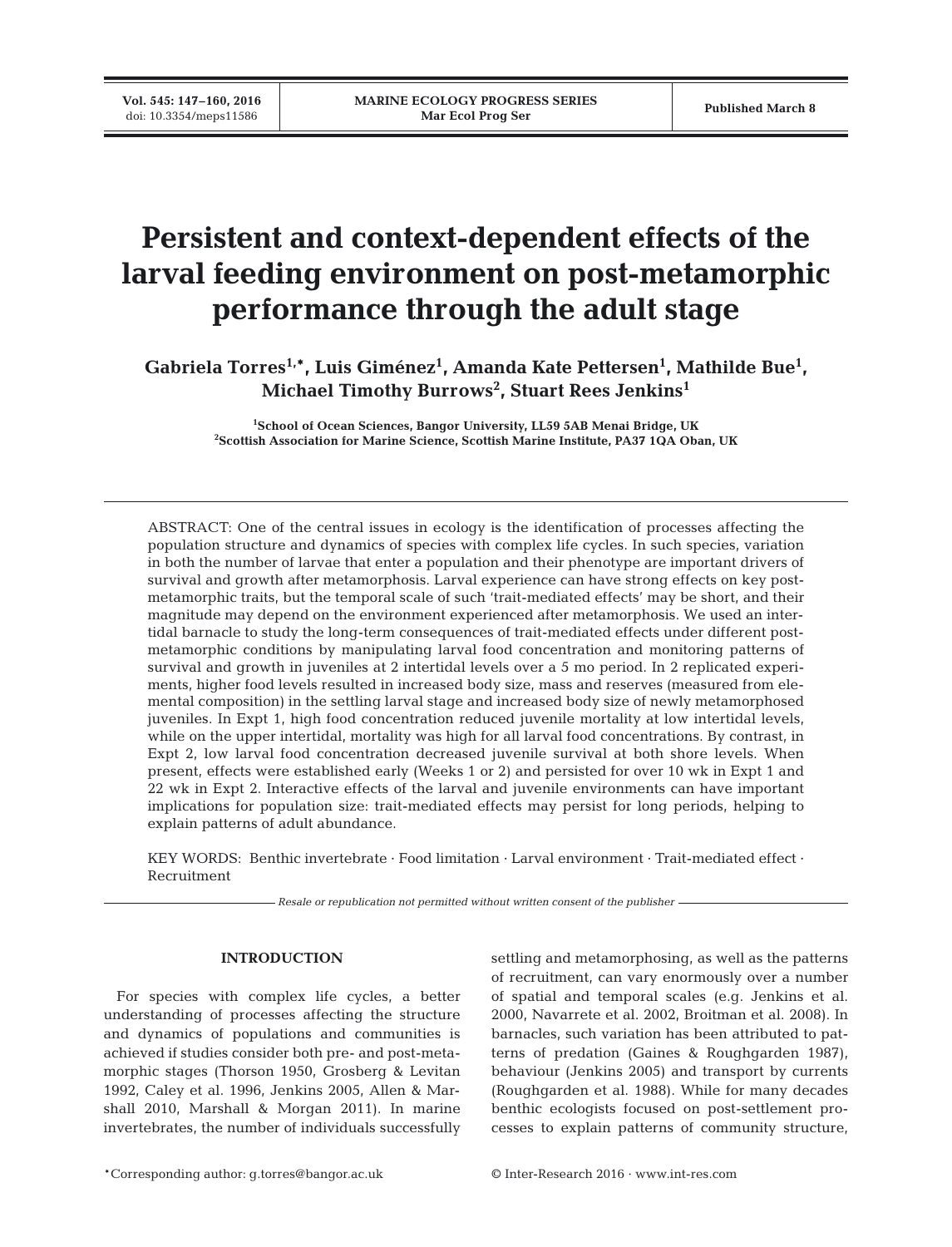the discovery of the role of pre-settlement processes changed views about the organisation of marine communities, which now recognise the balance be tween the roles of pre- and post-metamorphic processes operating on cohort dynamics (Connell 1985, Gaines & Roughgarden 1985, Menge 2000, Jenkins et al. 2008). On a wider scale, the consideration of pre-settlement processes on connectivity has contributed to the development of the field of marine metapopulation dynamics (Armsworth 2002, Shima & Swearer 2009). In addition, a growing body of work has also shown that the environmental conditions experienced by larval stages can affect phenotype and eventually performance and survival after metamorphosis (Prout & McChesney 1985, Giménez 2004, Pechenik 2006, Aguila et al. 2013). These effects, called 'trait-mediated effects' (Giménez 2004, Kerby et al. 2012), are part of a wider type of plastic response where traits of organisms are altered in response to biotic and abiotic pressures (Miner et al. 2005). These effects are widespread among organisms and have important consequences for the organisation of communities (Schmitz et al. 2003, Werner & Peacor 2003, Ohgushi et al. 2012).

The most widely studied type of trait-mediated ef fect is perhaps that operating top-down, where morphological or behavioural traits of a consumer are modified by the presence of predators (Kerby et al. 2012). In tri-trophic food chains, the response of the consumer to predator cues can modify the abundance of the producer. There are also bottom-up effects where, for instance, food availability or the physical environment experienced by early (e.g. larval) stages affect physiological or morphological traits of advanced stages, and subsequently their chances of survival, and recruitment (Giménez 2004, Pechenik 2006). Here, the emphasis is on the consequences of modified traits as they propagate through the life cycle. We know that the larval environment can have a profound influence on individual size and available reserves at the time of metamorphosis. A range of studies have clearly demonstrated that, over the first days of post-metamorphic life, the larval environment can determine metamorphic success (e.g. Tremblay et al. 2007), survival (Pechenik et al. 1993) and the ability to tolerate food limitation (Thiyagarajan et al. 2003a,b) or physical stress (Phillips 2002). However, we still do not clearly understand the long-term consequences of traitmediated effects propagating through the life cycle, for instance, if effects of early (e.g. larval) experience will reach beyond a few days after metamorphosis. Strong effects, i.e. those that can influence population dynamics, should have long-term consequences on fecundity or on the number of individuals reaching reproductive maturity. The strength of such effects may be restricted to species with a short postmetamorphic phase. In species with a short juvenile phase (<4 wk), the larval environment can affect fecundity (Prout &McChesney 1985, Wendt 1998). An extreme case of this is the holometabolous insects, in which feeding larvae eclose into an adult stage whose energy reserves largely depend on larval history (Aguila et al. 2013).

In addition, environmental conditions experienced after metamorphosis modify the strength of a traitmediated effect, leading to context-dependent ef fects. For instance, environmental stochasticity experienced at advanced stages may also limit the strength of trait-mediated effects because it may blur the relationship between the larval environment, post-metamorphic phenotype and survival. In species with long post-metamorphic phases (months to years), laboratory studies where environmental conditions are kept constant have shown that effects of larval experience on phenotype are still found approximately 3 mo after metamorphosis (Giménez et al. 2004, Giménez 2010). However, relationships between early and late phenotypes are sometimes weak in the wild (Lindholm et al. 2006, Auer et al. 2010), where conditions in the post-metamorphic environment can re-shape phenotypes (and modify fitness) or produce immediate effects on mortality, irrespective of the phenotype.

Context-dependent effects are important even in the absence of environmental stochasticity, but the lack of research (Allen & Marshall 2013) still precludes the formulation of specific predictions about which environmental contexts enable trait-mediated effects to influence recruitment. While some studies have shown trait-mediated effects when post-metamorphic conditions are harsh (Spight 1976, McGinley et al. 1987, Hutchings 1991, Tamate & Maekawa 2000, Phillips 2002, Allen & Marshall 2013), the opposite pattern has also been reported (Moran & Emlet 2001). Most likely, contradictory results reflect different types of stressors (Moran 1999) or non-linear responses to a stressor (Allen et al. 2008), i.e. the fact that under extremely harsh conditions all organisms die irrespective of traits while trait-mediated advantages are too small in benign conditions. In the first case, some specific stressors may select for particular body sizes, while other stressors may not (Moran 1999). In the latter case, trait-mediated effects may arise if environmental conditions are intermediate between the extremes described above (Allen et al.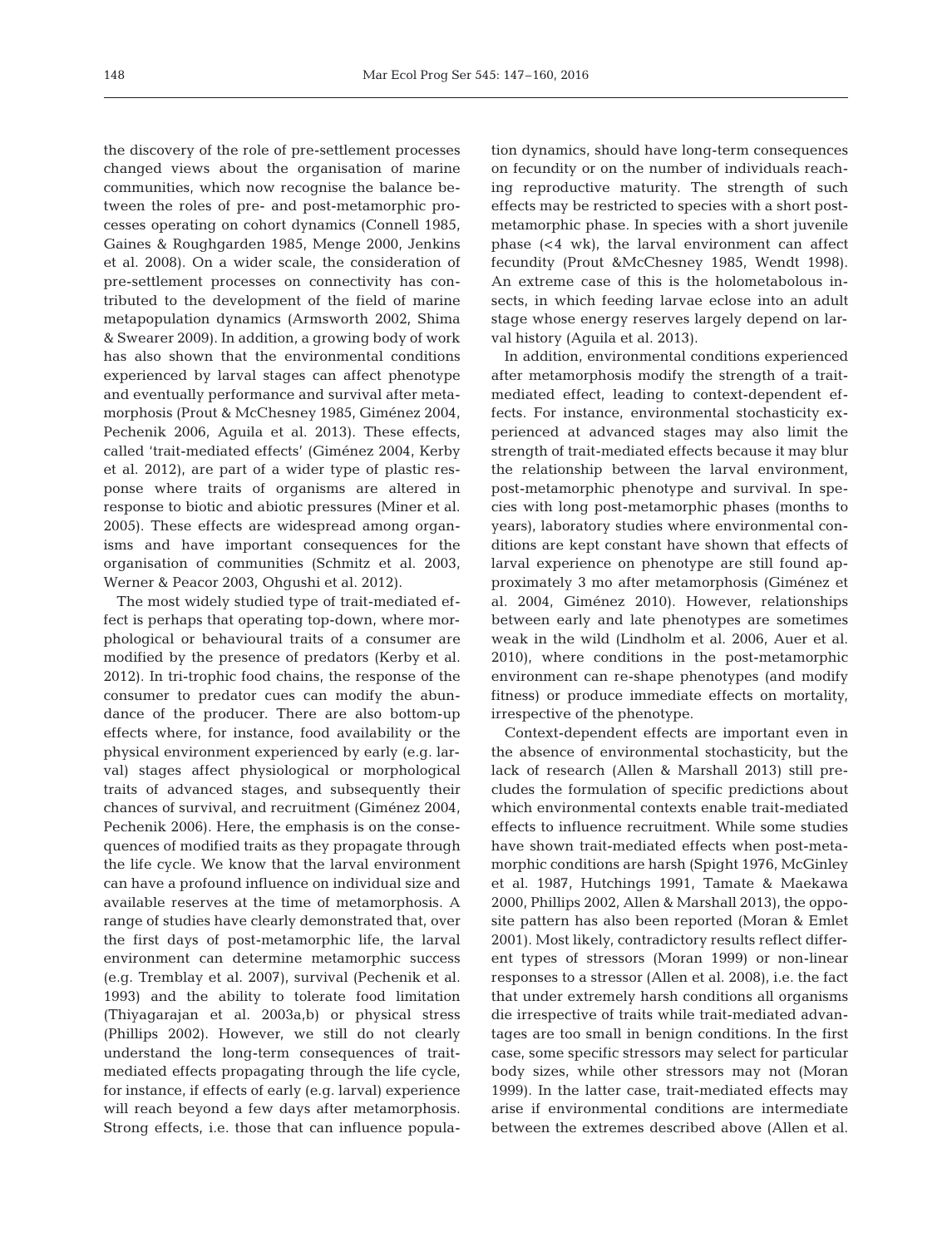2008). More complex responses that have been found in field studies evaluating larval responses to egg size and thermal conditions, i.e. across another life history boundary, suggest that complex patterns are possible. For example, in the frog *Bombina orientalis*, larvae hatching from large eggs perform better at low temperatures or under low variability in temperature, but the patterns reverse at high temperatures (Kaplan 1992, Kaplan & Phillips 2006).

In marine benthic invertebrates, observations suggest mortality is generally high throughout a range of taxa over the period following metamorphosis (Gosselin & Qian 1997, Hunt & Scheibling 1997, Underwood & Keough 2001, Gosselin & Jones 2010). However, mortality at advanced juvenile stages can also be high if intraspecific competition increases as individuals use more resources (Jenkins et al. 2008, Gi ménez & Jenkins 2013), and modelling output indicates that juvenile/adult survival is critical to local dynamics (Svensson et al. 2004). These results suggest that a longer term perspective of trait-mediated effects, integrating across life stages, is required.

In this paper, we address the long-term consequences of trait-mediated effects under different postmetamorphic contexts. We studied the effect of larval food environment on larval quality and subsequent long-term post-metamorphic survival and growth of an intertidal acorn barnacle in 2 habitats characterised by different levels of environmental stress over a period of 22 to 25 wk. The study addressed the following questions: (1) What is the relationship be tween the larval environment and the phenotype before and after metamorphosis? (2) Do we see traitmediated effects? (3) Do these trait-mediated effects propagate through time or alternatively does stochastic variation override the signal? (4) If present, do trait-mediated effects depend on the environmental context (tidal elevation)?

# **MATERIALS AND METHODS**

#### **Model species**

Intertidal barnacles are a useful model system for addressing trait-mediated effects on population dynamics. They develop through a series of pelagic larval feeding stages, the nauplius, followed by a nonfeeding larval stage, the cyprid, which settles and metamorphoses. Food conditions experienced by nauplius stages determine the amount of reserves available to the cyprids to search for an appropriate settlement site and undergo metamorphosis (West & Costlow 1987, Hentschel & Emlet 2000, Thiyagarajan et al. 2003a,b). Metamorphosis requires a considerable amount of total available reserves (e.g. 30% in *Semibalanus balanoides*; Lucas et al. 1979), and feeding does not start until 2 to 5 d after metamorphosis (Rainbow & Walker 1977). Hence, it is not surprising that both laboratory (Thiyagarajan et al. 2003a) and short-term field studies (Jarrett 2003, Tremblay et al. 2007) have found that metamorphic success and early post-metamorphic survival are influenced by the larval food environment and positively correlate with the amount of cyprid reserves (Jarrett & Pechenik 1997, Miron et al. 1999). However, the longterm effects of the larval environment and how this interacts with levels of post-larval environmental stress are not known.

*Austrominius modestus*, a non-native species originally from Australasia, was first recorded in the UK in 1945 (Crisp 1958), and since then it has spread rapidly throughout the European continent (Harms 1986). The duration of larval development, through 6 naupliar stages followed by the cyprid, depends on temperature: in the Irish Sea, larvae are expected to take approximately 15 d (Harms 1998) to reach the first juvenile stage. In the study area, larval development and settlement takes place mainly during the summer through to early autumn. Juveniles feed on plankton at high tide, grow rapidly and are able to breed within 12 wk (Crisp & Davies 1955).

#### **Laboratory and field procedures**

Adult *A. modestus* were collected from the mid intertidal zone of Menai Bridge (Isle of Anglesey, UK) and maintained in the laboratory in seawater. In 2 separate experiments, in September and October 2011, larval release was stimulated by detaching the adults from the rock. For each experiment, freshly hatched larvae from approximately 100 adults were pooled and then divided among 18 vessels (5 l). Nauplii were mass-reared at an initial density of 0.8 to 1.0 ind. ml−1 at 3 different food concentrations (6 replicate vessels per food treatment), using the diatom *Skeletonema costatum* as food (Harms 1987). Larvae were reared following Harms (1987) at low  $(1 \times 10^5 \text{ cells m}^{-1})$ , medium  $(2 \times 10^5 \text{ cells m}^{-1})$  and high (3 × 10<sup>5</sup> cells ml<sup>-1</sup>) food concentrations at 16°C under gentle aeration. These concentrations produced low larval mortalities in preliminary experiments. Water and food were changed every second day and dead larvae discarded. Towards the end of each experiment, water was changed daily and cul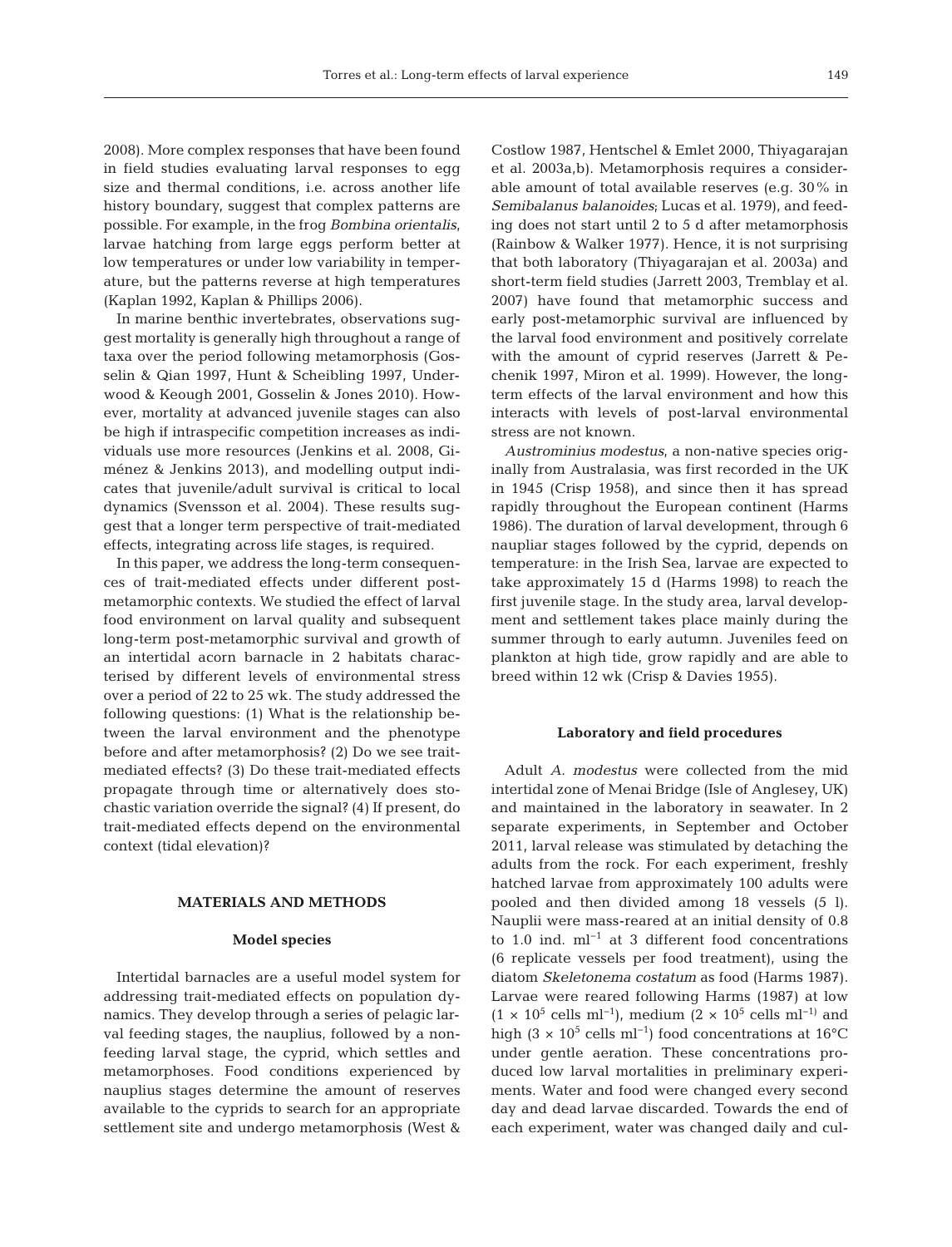tures were inspected for cyprids. When cyprids amounted to 50−80% of larvae present (in most cases ca. 24 to 48 h from when the first cyprids were ob served), the contents of each culture vessel were transferred to a separate settlement vessel made of PVC, each containing 6 natural slate tiles of  $3 \times 3$  cm each (i.e. there was a settlement vessel associated with each replicate culture vessel). After 48 h, tiles with settlers were out-planted to the field and remaining swimming cyprids were discarded to avoid confounding food treatment effects with effects of delayed metamorphosis. Development time to reach the cyprid stage varied slightly among food treatments, such that transfer to the settlement vessel and subsequent settlement was delayed by 1 and 2 d in the intermediate and low food concentrations, respectively, compared to high food. Rather than maintain settlers from different food treatments under laboratory conditions for differing periods, out-planting was performed at the end of the settlement period, and hence out-plant dates differed by a maximum of 2 d among food treatments. Most tiles (90%) had densities below 5 ind.  $cm^{-2}$ ; the maximum density of settlers per tiles was 93 (~10 ind.  $cm^{-2}$ ). Density did not vary in any consistent way among food treatments. Observations showed that settled individuals were unlikely to compete for space or resources since there was enough free space between settlers until the end of the experiment. Therefore food effects were not confounded with density effects.

Tiles were out-planted (Expt 1: 21 to 23 September 2011; Expt 2: 17 to 19 October 2011) on a rocky intertidal outcrop under the suspension bridge in the Menai Strait (ca. 800 m from the laboratory) at 2 tidal levels, 4.8 and 3.0 m above chart datum, corresponding to the upper and lower distribution of *A. modestus*. Three PVC frames were used at each tidal level and tiles (2 to 3 from each vessel) were attached at random across these frames using a 5 mm pre-drilled hole through the tile centre. In total, between 100 and 400 individuals were out-planted per treatment combination.

All tiles were photographed, to determine survival and growth rates, before out-planting and then at biweekly (Weeks 2 to 10) intervals and at the end of the experiments in March 2012 (Expt 1: 25 wk and Expt 2: 22 wk). In addition, in Expt 2, tiles were also sampled 1 wk after out-planting. During the first 2 wk, tiles were photographed under a dissecting microscope (Leica Microscope MZ 6) by transporting tiles, attached to the PVC frames, to the laboratory during low tide, and returning before the incoming tide. Subsequently, barnacle sizes were large enough to allow

appropriate estimations of body size through *in situ* photography (Pentax Optio W60 camera mounted on a PVC frame). Digital images were processed using Image J software. All surviving individuals were counted and the basal and operculum length measured in 5 individuals from each replicate settlement vessel. Body size measurements ended when less than 5 individuals per replicate vessel remained on the tiles (Week 10 for Expt 1 and Week 22 for Expt 2).

# **Body size, dry mass and elemental composition of swimming cyprids**

In both experiments, cyprid body size was determined by measuring 20 cyprids per replicate vessel under the microscope. Cyprids were collected as swimming individuals within the first 48 h of the first cyprids being observed. In Expt 2, dry mass and elemental composition were also determined by sampling 100 swimming cyprids from each replicate vessel. Sample processing followed Anger & Harms (1990): 100 individual cyprids were pipetted out of each replicate vessel, quickly rinsed in distilled water, blotted dry with filter paper, placed in aluminium cartridges and frozen at −20°C for later analysis; 20 randomly chosen individuals per sample were measured under the microscope before being placed in the cartridges. Samples were freeze-dried (Edwards Supermodulyo 12 k freeze-drier) and weighed using a microbalance (Mettler Toledo, precision  $= 1 \mu q$ ). Elemental composition (carbon and nitrogen content) was determined using a CHNS-O Analyser (Thermo Electron Flash EA 1112 Series).

#### **Statistical analysis**

We used each culture vessel, and corresponding settlement vessel, as a replicate unit, such that all tiles originating from each vessel were considered as 1 replicate. A minimum of 5 vessels from each food treatment produced suitable tiles. Statistical tests were run for each experiment separately. We first tested if food concentration affected cyprid body size, dry mass or elemental carbon and nitrogen content. For body size, we obtained data from individual cyprids; therefore, a nested ANOVA was used with food concentration as a fixed factor and culture vessel nested within food concentration (replicate unit = individual larvae sampled from within each vessel). A 1-way ANOVA was used for dry mass and elemental composition where 1 sample per vessel (made up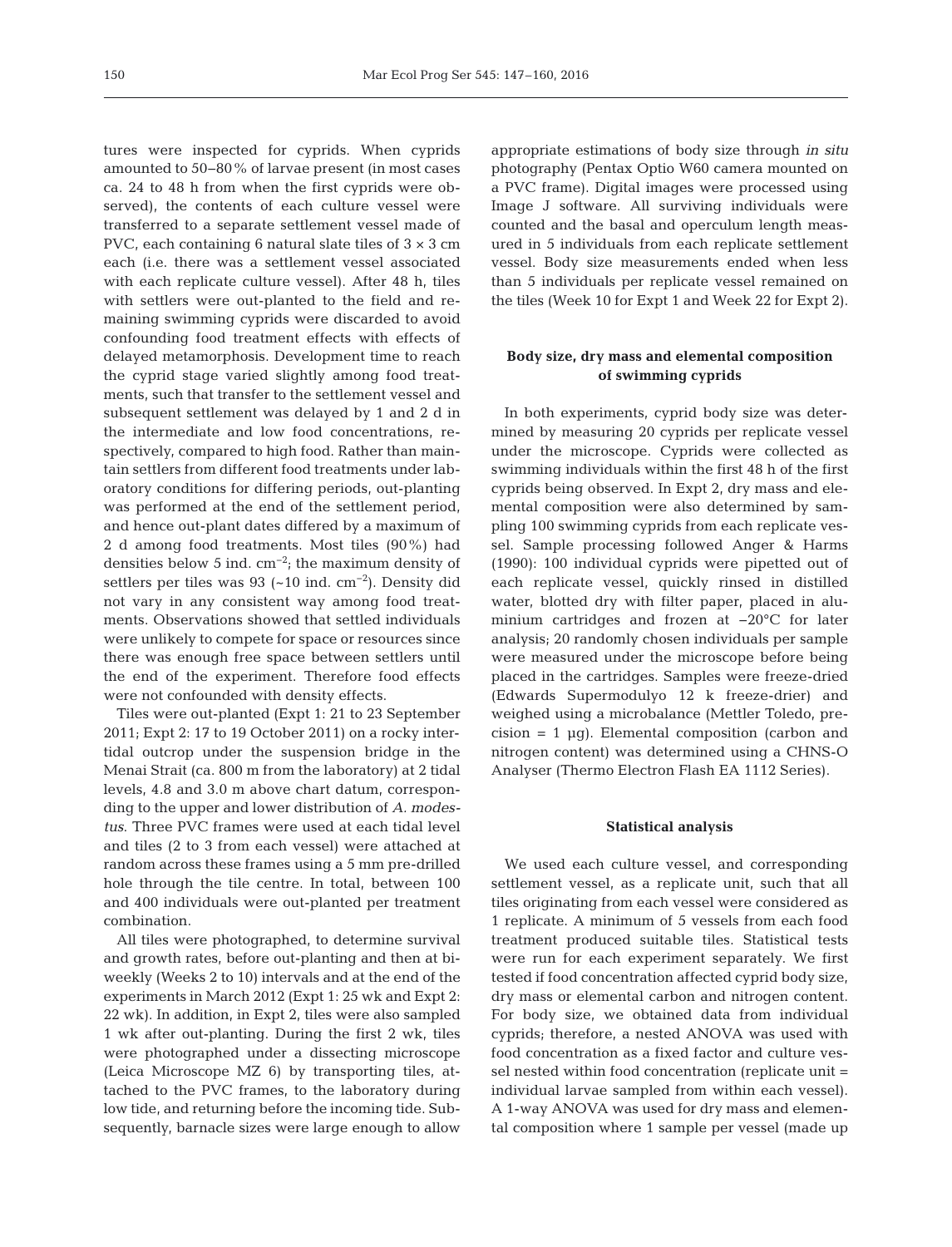of 100 cyprids) was obtained. After significant differences in ANOVA, differences among treatments were tested here and in subsequent analyses using Student-Newman-Keuls (SNK) post hoc tests.

We tested if the body size of metamorphs (basal and operculum length) varied between intertidal level and larval food using a 2-way ANOVA. Our analyses confirmed that body size did not differ among intertidal levels at the time of out-planting (see 'Results').

The effects of larval food concentration, intertidal level and time on survival were tested through a 3 way repeated measures ANOVA using each of the settlement vessels as our replicate unit (i.e. values from tiles within each settlement vessel were combined). Variances were homogeneous (Cochran's test) and residuals did not show any serious deviations from the normal distribution.

Since the highest mortality rates were observed during the first 2 wk (see 'Results'), we also tested for potential effects of initial densities of post-metamorphs on the proportion of barnacles surviving the first 2 wk in the intertidal. This test considered interactions of initial barnacle numbers, larval food and intertidal level and was made using tiles (instead of vessels) as this was the natural replicate unit to express densities. Tests were run using general least square (gls function in the nlme package; Pinheiro et al. 2015) with the varPower constructor function (variance depended on barnacle density). Pearson residuals showed homogeneity and did not show serious deviations from normal.

The effects of larval food concentration, intertidal level and time on body size of metamorphs (basal and operculum length) were tested using generalised linear modelling (GLM) with Gamma distribution and logarithmic link function. ANOVA was not used be cause variances were heterogeneous and did not follow a normal distribution even after data transformation.

## **RESULTS**

# **Effect of food concentration levels on traits of swimming cyprids and metamorphs**

For both Expts 1 and 2, larval food concentration significantly affected cyprid body length (Table 1), with low food concentration resulting in a 4 to 7% reduction in size compared with those from the high food level. Intermediate food concentrations resulted in cyprid lengths equivalent to the high food treatment in Expt 1 but an intermediate size in Expt 2 (Fig. 1).

Table 1. *Austrominius modestus*. Two-way nested ANOVAs evaluating the effect of food concentration (F) and replicate vessel (V), nested in food concentration, on body length of swimming cyprids for 2 different experiments. Significant effects are in **bold**. The *F*-statistic of the food effect was calculated using the MS of the vessel effect as denominator; the corresponding df was used for the calculation of the p-value

|                 | df             | MS    | F    | р        |
|-----------------|----------------|-------|------|----------|
| Expt 1          |                |       |      |          |
| Food $(F)$      | 2              | 5003  | 17.0 | < 0.0001 |
| Vessel $(V(F))$ | 15             | 294   | 0.5  | 0.92     |
| Error           | 162            | 556   |      |          |
| Expt 2          |                |       |      |          |
| Food $(F)$      | $\mathfrak{D}$ | 48889 | 47.4 | < 0.0001 |
| Vessel $(V(F))$ | 14             | 1032  | 1.8  | 0.038    |
| Error           | 323            | 574   |      |          |
|                 |                |       |      |          |

Dry mass (dry wt, DW) and elemental composition were only measured in Expt 2. Cyprid DW was 41% lower at low food concentrations than at intermediate and high food levels (significant food effect, Table 2, Fig. 2a). Significantly lower carbon (C) and nitrogen (N) content per individual were also found under low food levels (data not shown). The amount of carbon per individual cyprid, for example, was 47% lower at low food concentrations compared to high. Levels of C and N relative to DW also responded to food treatments: %C was significantly greater in the high food treatment with 9.5% and 7% lower values in low and intermediate food treatments, respectively (Table 2, Fig. 2b). In contrast to all other patterns,  $\%N$  was highest in the low food treatment, and significantly lower in the mid and high treatments (11 to 13% lower than in high food treatment, Fig. 2c). The strong food effects on C compared to N led to significant differences in the C:N ratio among all treatments (high to mid to low food). In larvae reared



Fig. 1. *Austrominius modestus*. Effect of larval food concentration on body size of swimming cyprids. (a) Expt 1, (b) Expt 2. Different capital letters indicate significant differences between treatments after Student-Newman-Keuls (SNK) post hoc test; error bars are SE among replicate vessels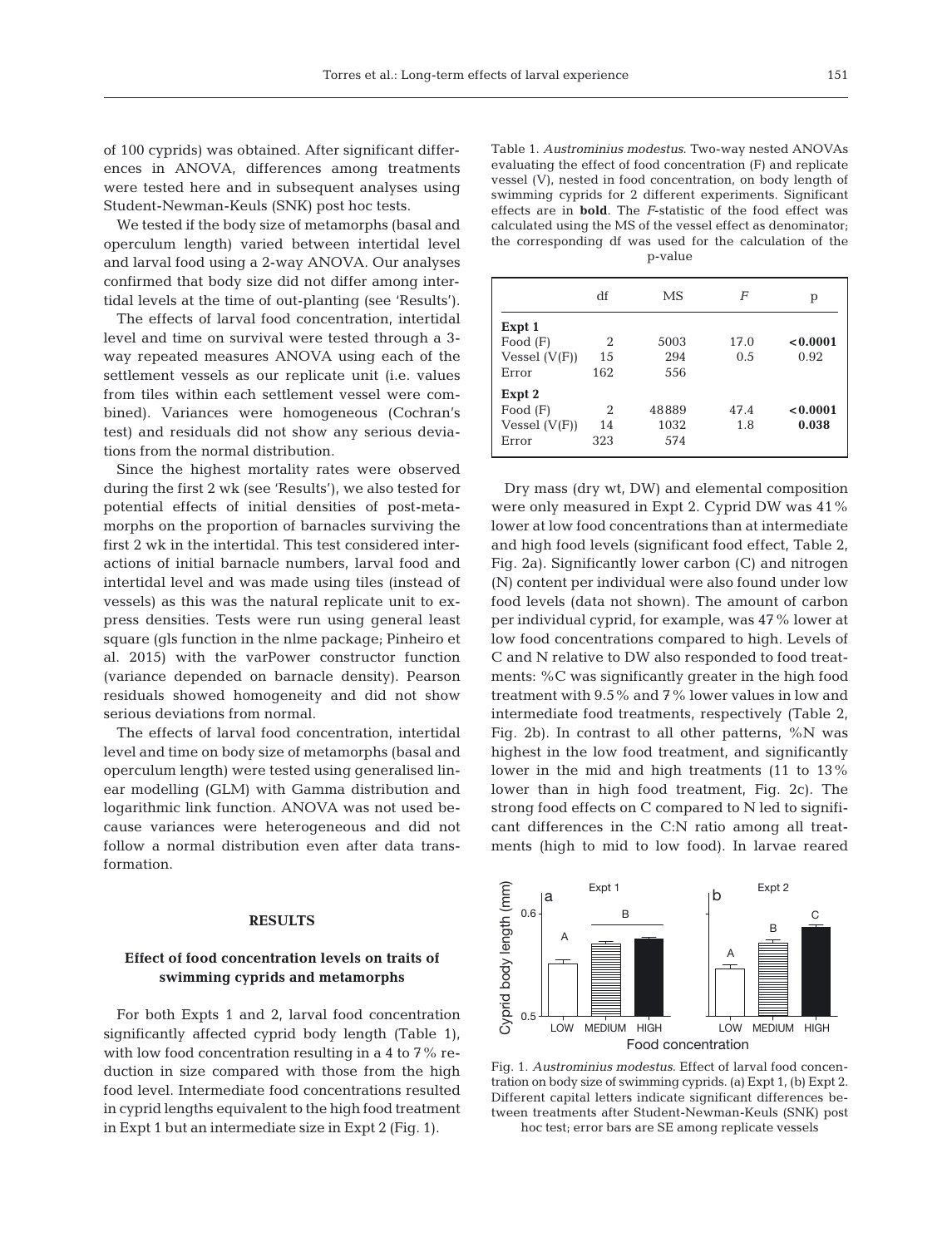| Dry mass (DW) |                              | $C:$ N ratio                 | C(%)                        | N(% )                         |  |
|---------------|------------------------------|------------------------------|-----------------------------|-------------------------------|--|
|               | МS<br>F                      | MS.<br>F                     | MS<br>F                     | F<br>МS                       |  |
| Food<br>Error | 4.20<br>13.87 0.0006<br>0.30 | 13.50 0.0007<br>3.10<br>0.23 | 27.46 7.18<br>0.008<br>3.83 | 5.27<br>1.57<br>0.021<br>0.30 |  |



Fig. 2. *Austrominius modestus*. Effect of larval food concentration on dry mass and elemental composition (C and N content) of swimming cyprids. (a) Dry mass, (b) % carbon, (c) % nitrogen, (d) C:N ratio. Different capital letters indicate significant differences between treatments after SNK post hoc test; error bars are SE among replicate vessels

Table 3. *Austrominius modestus*. Two-way ANOVAs evaluating the effect of food concentration on size of metamorphs (measured as basal and operculum length) out-planted at different intertidal levels during 2 different experiments. Significant effects are in **bold**

|                      | df | Basal length |      |                | Operculum length |      |       |  |
|----------------------|----|--------------|------|----------------|------------------|------|-------|--|
|                      |    | MS           | F    | р              | MS               | F    | p     |  |
| Expt 1               |    |              |      |                |                  |      |       |  |
| Intertidal level (I) | 1  | 235          | 0.18 | 0.68           | 1816             | 1.52 | 0.23  |  |
| Food $(F)$           | 2  | 37029        |      | 27.67 < 0.0001 | 8179             | 6.83 | 0.004 |  |
| $F \times I$         | 2  | 395          | 0.29 | 0.75           | 340              | 0.28 | 0.76  |  |
| Error                | 27 | 1338         |      |                | 1198             |      |       |  |
| Expt 2               |    |              |      |                |                  |      |       |  |
| Intertidal level     | 1  | 599          | 0.31 | 0.58           | 673              | 0.62 | 0.44  |  |
| Food                 | 2  | 10010        | 5.17 | 0.012          | 3769             | 3.50 | 0.043 |  |
| $F \times I$         | 2  | 1381         | 0.71 | 0.50           | 301              | 0.28 | 0.76  |  |
| Error                | 30 | 1935         |      |                | 1078             |      |       |  |

under low food concentrations, this ratio was 21% lower than in those reared under the highest food concentration (Fig. 2d).

At the time of out-planting, body size (basal and operculum length) of metamorphs (within 24 h of metamorphosis) varied among food concentrations but not between intertidal levels (Table 3, Fig. 3) showing that individuals of different sizes were ef fectively allocated randomly among intertidal levels. In both experiments, the highest food concentration resulted in the longest basal length after metamorphosis (Fig. 3a,b). Low food concentration resulted in metamorphs that had 15% (Expt 1) and 8% shorter (Expt 2) basal lengths than those from the high food concentration. The operculum length was longest for individuals metamorphosed from larvae reared under high food concentrations in Expt 1 (Fig. 3c), but similar sizes were found between individuals reared under high and medium food concentrations in Expt 2 (Fig. 3d).

It is interesting to note the way in which cyprid size and metamorph size responded differently to food treatments in Expt 1 (Fig. 1a vs. Fig. 3a). The medium food concentration produced cyprids equivalent in body length to those at high food concentrations. However, this size advantage over the low food treat-

> ment was not maintained in metamorphs, where the medium food concentration clearly produced metamorphs equivalent to those from the low food treatment, with basal and opercular lengths 16 and 13% smaller on average, respectively, than those from the high food treatment.

# **Post-metamorphic survival**

In both experiments, the percentage of out-planted barnacles surviving to a specific week (cumulative survival) decrea sed strongly during the first 2 wk and then remained steady over the study period (Fig. 4). In Expt 1 (Fig. 4a,b), the ef fect of larval food environment on cumu-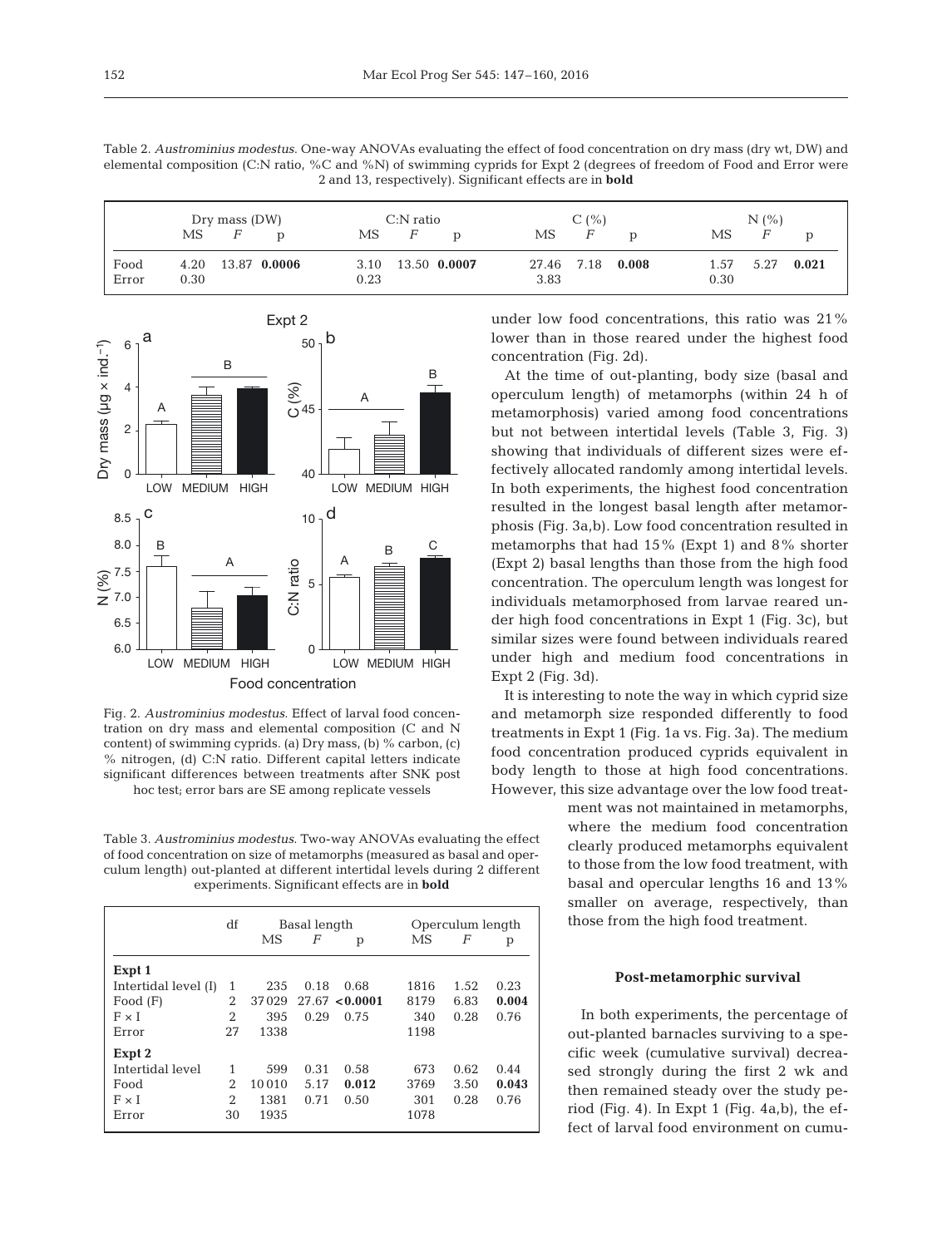

Fig. 3. *Austrominius mo destus*. Effect of larval food concentration on body size (basal and operculum length) of outplanted metamorphs at the time of out-planting (Day 0). Basal length in (a) Expt 1, (b) Expt 2; oper culum length in  $(c)$ Expt  $1$ , (d) Expt  $2$ . Different capital letters indicate significant differences between treatments after SNK post hoc test; error bars are SE among replicate vessels. Note that no differences between intertidal levels are presented, showing that the sizes at metamorphosis were evenly distributed among intertidal levels



Fig. 4. *Austrominius mo destus*. Effect of larval food concentration and intertidal level on survival of settlers through time. Expt 1 (a) low intertidal, (b) high intertidal; Expt 2 (c) low intertidal, (d) high intertidal. Food concentration: LF, low; MF, medium; HF, high. Error bars are SE among replicate vessels. For Expt 1, SNK post hoc tests were run for week, food and intertidal level combinations. Different capital letters indicate significant differences each week among food treatments; ns: no significant difference. For Expt 2, a SNK post hoc test was run after a main food effect (interactions were not significant); different letters (panels c and d) indicate overall differences between food treatments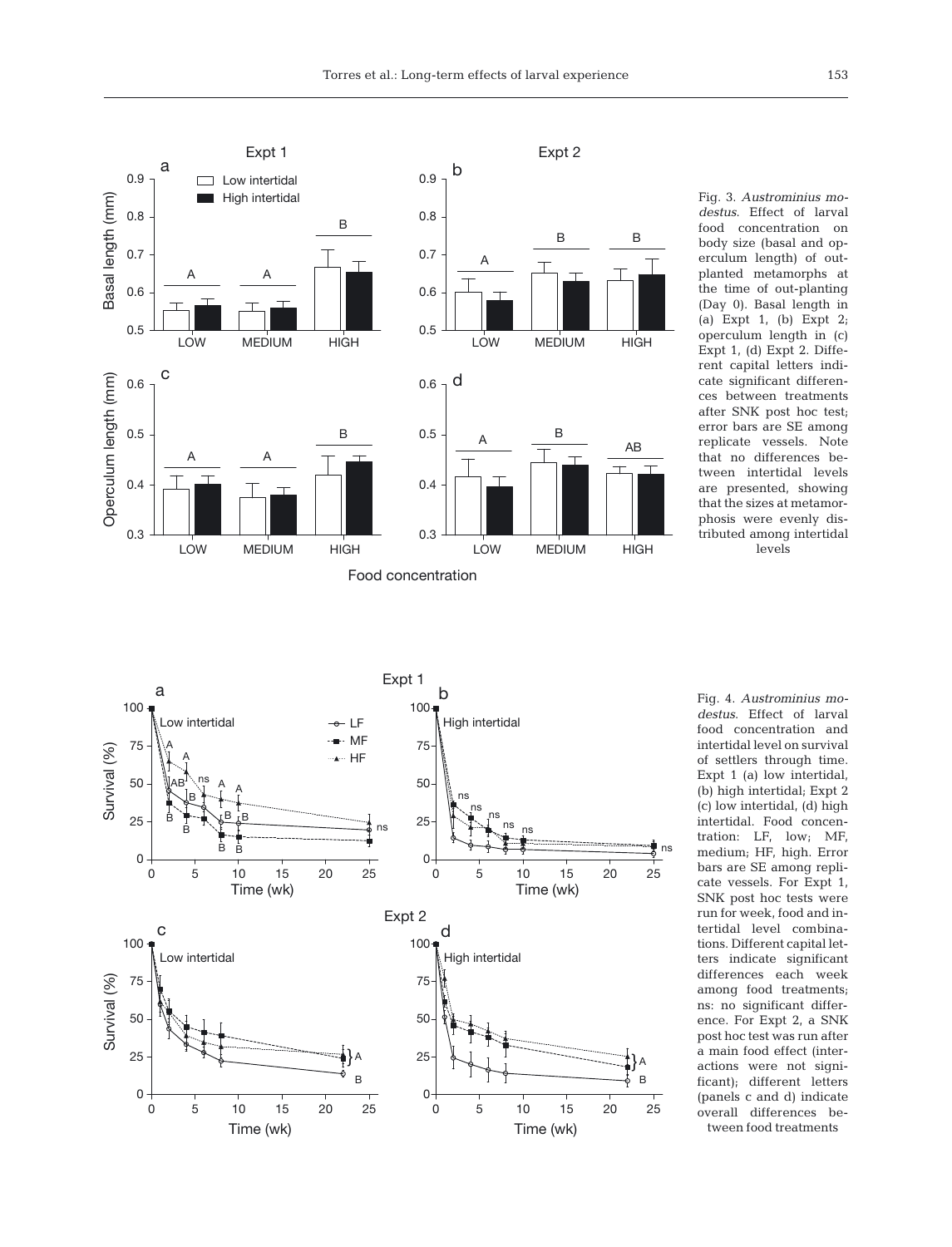| Table 4. Austrominius modestus. Three-way repeated measures ANOVAs            |
|-------------------------------------------------------------------------------|
| evaluating the effect of food concentration, intertidal level and time on     |
| cumulative barnacle survival for 2 different experiments. Significant effects |
| are in <b>bold</b>                                                            |

|                       |               | Expt 1 |                       |                           |      | – Expt 2 |      |                         |
|-----------------------|---------------|--------|-----------------------|---------------------------|------|----------|------|-------------------------|
|                       | df            | MS     | F                     | p                         | df   | MS       | F    | р                       |
| Food $(F)$            | 2             | 0.153  | 2.28                  | 0.123                     | 2.   | 0.752    | 5.84 | 0.0082                  |
| Intertidal level (I)  | 1             |        | $1.271$ 18.93 < 0.001 |                           | 1    | 0.003    | 0.02 | 0.88                    |
| FxI                   | $\mathcal{D}$ | 0.259  | 4.81                  | 0.035                     | 2    | 0.05     | 0.41 | 0.67                    |
| Error                 | 25            | 0.067  |                       |                           | 25   | 0.129    |      |                         |
| Time (T)              | 5             |        |                       | $0.282\,57.45\,$ < 0.0001 | 5    |          |      | $0.665$ 153.96 < 0.0001 |
| $T \times F$          | 10            | 0.004  | 1.315                 | 0.52                      | 10   | 0.007    | 1.65 | 0.10                    |
| $T \times I$          | 5             | 0.012  | 4.035                 | 0.034                     | 5    | 0.011    | 2.67 | 0.025                   |
| $T \times F \times I$ | 10            | 0.007  | 1.94                  | 0.12                      | 10   | 0.004    | 0.95 | 0.49                    |
| Error                 | 125           | 0.004  |                       |                           | 12.5 | 0.004    |      |                         |

lative survival depended on intertidal level (significant 2-way interactions, Table 4). Significant effects of larval food concentration were restricted to the lower intertidal: high larval food concentrations resulted in the highest survival. The differences between low and intermediate food concentrations were not significant. This effect of food on survival on the lower intertidal was established between the time of out-planting and Week 2 (6 October 2011). On average, 65% of metamorphs originating from the high food level survived the first 2 wk after outplanting; only 37 to 46% of those from the intermediate and low food level survived that period (Fig. 4a, SNK post hoc tests). By contrast, survival was low in the upper intertidal, irrespective of the larval food treatment (on average, 25% of the out-planted metamorphs, Fig. 4b).

Further examination of Expt 1 showed that the effect of food observed in the low intertidal at Week 2 remained (except in Week 6) until Week 10 (Fig. 4a, SNK post hoc test) owing to a bi-weekly survival (percentage surviving any 2 wk period) which was consistently high (>70%) irrespective of food treatment. By Week 10, the cumulative survival was 37% on average in juveniles metamorphosed from larvae reared at high food concentrations, significantly higher than in those from intermediate and low food concentrations, which showed an average survival of 15 and 24%, respectively (Fig. 4a). At Week 25 (16 March 2012), the effect of larval food concentration on cumulative survival was not significant, but the trend was still present (Fig. 4a). The loss of significance was most likely due to loss of power in the test since very few individuals (<5 per tile) remained alive at that time. In summary, the effect of larval food on barnacle density in Expt 1, found at the low intertidal level, was established in the first 2 wk.

These differences in barnacle density due to the effect of larval food were maintained from Week 2 until Week 10.

In Expt 2, there was a significant main effect of larval food concentration which was consistent across both intertidal levels (Table 4). Cumulative survival was lowest in metamorphs which originated from the lowest food concentrations, while those from intermediate and high food concentration showed similar levels of survival (Fig. 4c,d, SNK post hoc test). In this experiment, the effect of larval food conditions on survival was

apparent 1 wk after settlement (24 October 2011), and these differences remained over the whole 22 wk study period. The percentage survival after 2 wk was 34% on average for the metamorphs from the low food level and 52% for those from the high and intermediate food levels. After the second week, bi-weekly survival was high (>80% on average), irrespective of food treatment. Thus, the differences in barnacle density related to larval food environment were established during the first 2 wk and remained for the 22 wk of the study period.

Examination of survival as a function of density revealed inconsistent patterns. For Expt 1, initial density *(D)* and proportion of survivors *(S)* after 2 wk were weakly but negatively correlated *(S* = 0.48 −  $0.0022D$ ,  $p = 0.016$ , irrespective of the food and intertidal level. For Expt 2, the correlation of initial density and survival depended on the intertidal level: for the high level, the correlation was positive  $(S =$  $0.54 + 0.0025D$ ,  $p = 0.04$ , while for the low level, the correlation was not significant.

## **Post-metamorphic growth**

Overall, barnacles grew from approximately 0.55 to 4−5 mm in basal length (Fig. 5) and from 0.39 to 1.5−2.5 mm in operculum length (data not shown). In Expt 1, an effect of food concentration was only found in the lower intertidal (intertidal level × food interaction, Table 5). Here, high food concentration led to significantly larger body size (basal length, Fig. 5a) and longer operculum length (not shown) than the intermediate and lower food concentrations (SNK post hoc test). These differences were established at the time of out-planting (see Fig. 3 for de tails) and appeared to increase with time (Fig. 5a).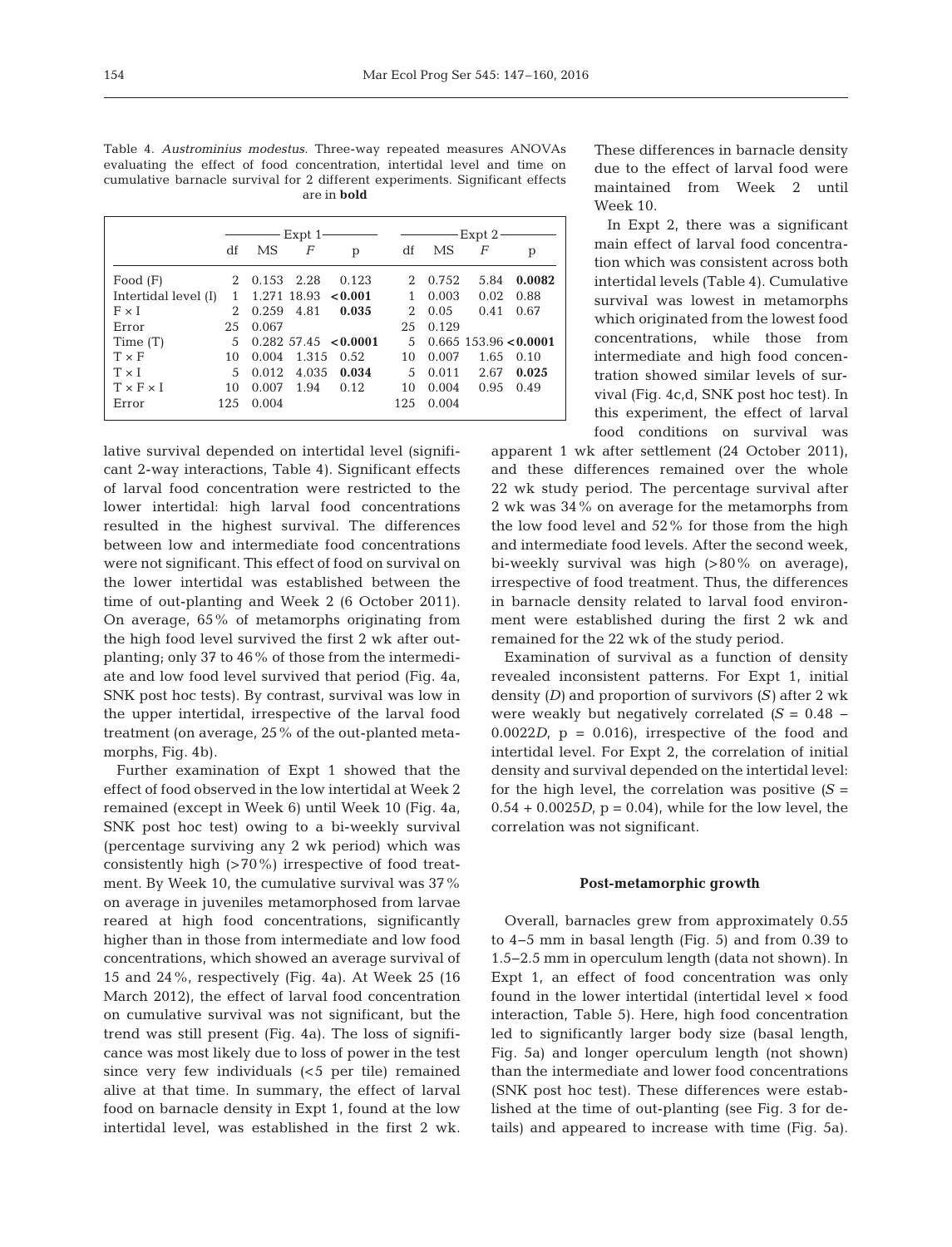

Fig. 5. *Austrominius mo destus*. Effect of larval food concentration and intertidal level on growth (basal length) of settlers through time. Expt 1 (a) low intertidal, (b) high intertidal; Expt 2 (c) low intertidal, (d) high intertidal. Food concentration: LF, low; MF, medium; HF, high. Error bars are SE among replicate vessels. Different capital letters indicate significant overall differences among food treatments after 10 wk (SNK post hoc test); ns: no significant difference

Initially, the basal length of metamorphs from the low and intermediate food treatments were 0.12 mm smaller on average than those from the high food treatment  $(0.55 \text{ vs. } 0.67 \text{ mm})$ ; this difference increa-

Table 5. *Austrominius modestus*. Generalised linear models (GLM) evaluating the effect of food concentration, intertidal level and time on barnacle growth (basal and operculum length) for 2 different experiments. Significant effects are in **bold**

|                       | df |          | Basal length | Operculum length |                  |  |
|-----------------------|----|----------|--------------|------------------|------------------|--|
|                       |    | $\chi^2$ | p            | $\chi^2$         | р                |  |
| Expt 1                |    |          |              |                  |                  |  |
| Intertidal level (I)  | 1  | 16.78    | < 0.0001     |                  | $17.79$ < 0.0001 |  |
| Food $(F)$            | 2  | 0.57     | 0.75         | 1.14             | 0.56             |  |
| Time(T)               | 4  | 404.93   | < 0.0001     | 375.80           | 0.0001           |  |
| $I \times F$          | 2  | 9.92     | 0.007        | 8.69             | 0.013            |  |
| $I \times T$          | 4  | 13.88    | 0.008        | 7.87             | 0.096            |  |
| $F \times T$          | 8  | 2.64     | 0.95         | 6.07             | 0.64             |  |
| $I \times F \times T$ | 8  | 4.06     | 0.85         | 9.44             | 0.31             |  |
| Expt 2                |    |          |              |                  |                  |  |
| Intertidal level      | 1  | 7.59     | 0.006        | 7.46             | 0.006            |  |
| Food                  | 2  | 1.84     | 0.40         | 2.95             | 0.23             |  |
| Time                  | 5  | 613.94   | < 0.0001     | 562.78           | 0.0001           |  |
| $I \times F$          | 2  | 1.85     | 0.40         | 0.45             | 0.80             |  |
| $I \times T$          | 5  | 29.37    | < 0.0001     | 28.09            | < 0.0001         |  |
| $F \times T$          | 10 | 27.05    | 0.0026       | 19.25            | 0.037            |  |
| $I \times F \times T$ | 10 | 3.09     | 0.98         | 2.24             | 0.99             |  |

sed to 1 mm after 10 wk. By contrast, proportional differences varied little between the time of outplanting (17%) and after 10 wk (19%). There was no effect of food treatment on growth in Expt 2.

## **DISCUSSION**

In species with complex life cycles, spatial and temporal variation in the timing of metamorphosis can be important in determining the structure and dynamics of populations and communities (Gaines & Roughgarden 1985, Caley et al. 1996, Connolly et al. 2001, Jenkins et al. 2008), and metapopulation persistence (Armsworth 2002). However, recent work has shown that variations in traits (e.g. body size, nutritional reserves), at or after metamorphosis, also affect subsequent survival or reproduction (Pechenik 2006) and can translate into effects on recruitment (Giménez 2004) and reproductive potential for a population (Burgess & Marshall 2011). Such traitmediated effects may be strong in species with a short post-metamorphic phase. However, the situation for species with longer post-metamorphic life is not so straightforward (Pechenik et al. 1998) because post-metamorphic conditions (i.e. stochasticity, biotic interactions, stress, disturbance or density-dependent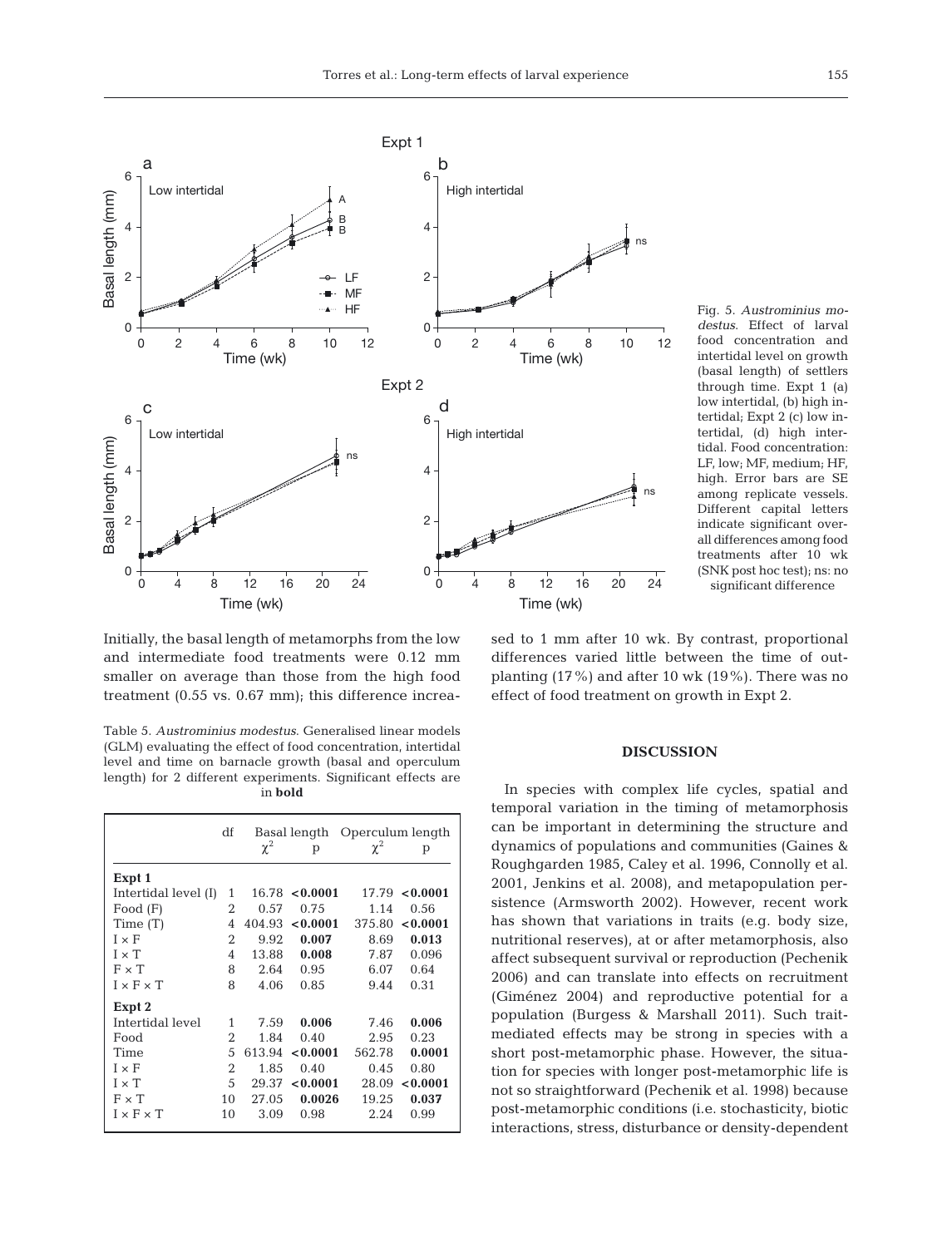effects) may prevail over any effect produced by the pre-metamorphic environment. Using an intertidal barnacle as a model we found: (1) that effects of the larval environment on performance, when present, had long-term consequences, affecting the abundance and size of individuals reaching reproductive maturity; (2) context-dependent effects of the larval environment on performance, mediated by changes in larval and post-metamorphic traits. In addition, we found: (3) variable responses among experiments that may reflect variations in the environmental context or other sources (e.g. genotype × environment interactions). Long-term but variable effects (context-dependent or not) add to the complex ways in which trait-mediated effects can affect natural communities (Werner & Peacor 2003, Ohgushi et al. 2012).

The persistence of trait-mediated effects is critical in demonstrating that larval traits can have a strong influence on population level processes. We showed persistence of effects from the time of settlement in autumn until the spring (an age at which *Austrominius modestus* can be reproductively mature; Crisp & Davies 1955). Most studies demonstrating effects of larval history on performance focus on the first 2 to 3 wk after metamorphosis (Pechenik et al. 1993, Phillips 2002, Thiyagarajan et al. 2003a,b). Temporal persistence of larval effects is not widely known for marine invertebrates (but see Allen et al. 2008), and we are not aware of any field study tracking cohorts of invertebrates for several months after manipulating the larval environment. Previous studies of species with short maturation times have shown important effects of the larval environment on adult cohorts (e.g. Prout & McChesney 1985, Wendt 1998) or effects of the natal habitat on population dynamics over several generations (Van Allen & Rudolf 2013). Our results extend those carried out with short post-metamorphic phases and point to the potentially widespread effect of the larval environment on recruitment. There is now an important body of work that highlights the contributory role of oceanographic conditions in determining the recruitment of individuals to adult stages through effects on larval settlement (Connolly et al. 2001). In addition, variations in oceanographic conditions leading to, for example, changes in food availability may also contribute to changes in recruitment through modifications of traits at or after metamorphosis.

During our study, it was striking to observe that patterns in survival, once established, persisted over a long period, irrespective of biotic and abiotic processes operating after metamorphosis. These patterns were established during the first 2 wk, when mortality in invertebrate juveniles is known to be particularly high (Gosselin & Qian 1997, Hunt & Scheibling 1997, Underwood & Keough 2001, Gosselin & Jones 2010). On average, 58% of the outplanted juveniles were lost during that period. In the case of barnacles, the level of reserves at meta morphosis is critical, since they cannot feed for the following few days (Rainbow & Walker 1977). Therefore, it is likely that there is a critical window where effects of larval experience on post-metamorphic survival are highest.

A potential process leading to high early mortality is density-dependence, for instance through competition. In our case, however, density-dependence did not seem to be an overall explanation for the high mortality observed in both experiments. Significant negative correlations between densities and survival were only found in Expt 1. Competition was unlikely because metamorphs were distributed randomly over the plates, at low densities (max. density = 10 ind. cm−2) and at such distances that they would not have the opportunity to engage in competition. A previous study on barnacle density-dependence, also carried out on Welsh intertidal shores (Jenkins et al. 2008), suggested that this process requires higher densities (above 20 ind. cm−2). This study looked at 1 mo old juvenile *Semibalanus balanoides*, which are larger and occupy more space than 2 wk old *A. modestus*.

Patterns established early in the benthic phase persisted because actual mortality rates did not vary further among food treatments (only 16% were lost in any subsequent 2 wk period), leading to the so-called Type III trajectory (Caley 1998). We can only speculate about the reasons behind the maintenance of the patterns. The timing of our experiments meant that surviving juveniles developed through autumn− winter conditions, when low temperatures may reduce the strength of biotic interactions or metabolic requirements. Perhaps the timing of settlement in relation to seasonality in the environment is an important factor determining the extent of traitmediated effects. In addition, a reduction in sensitivity to environmental conditions through ontogeny could also be important (McCormick & Hoey 2004).

It is important to understand the physiological mechanisms leading to trait-mediated effects in order to progress toward a predictive theoretical framework. In this particular case, the mechanisms leading to trait-mediated effects may involve processes occurring before, during and after metamorphosis. First, low larval food concentration resulted in a reduction in cyprid size, %C content and body mass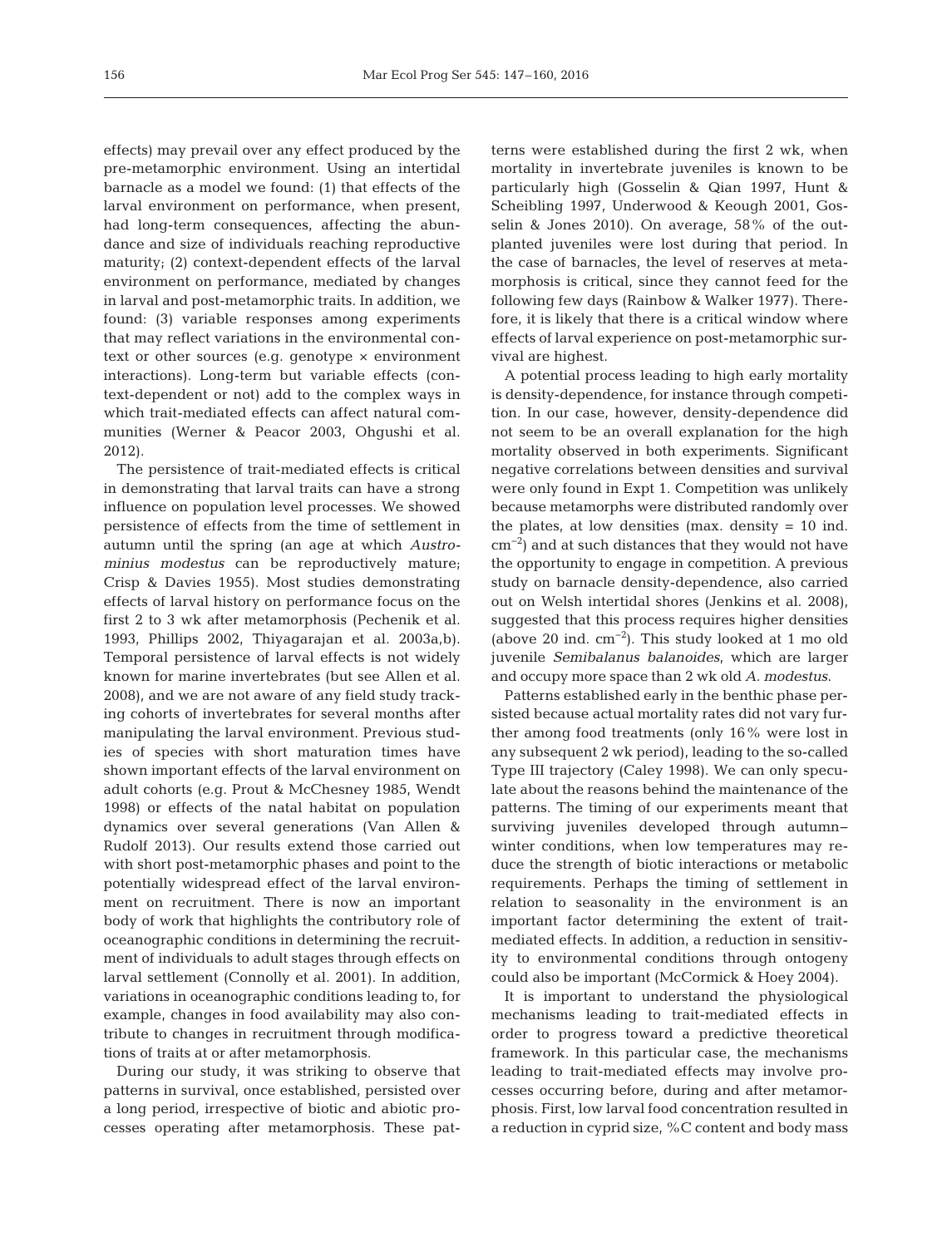(DW), as well as a reduced C:N ratio, effects which are consistent with findings for other barnacles (Thiyagarajan et al. 2002b, Emlet & Sadro 2006). Most of the changes in C content may result from reductions in the proportion of total lipids or triacylglycerols, which have been linked with variations in growth and survival of early barnacle stages (Thiyagarajan et al. 2002a,b, Tremblay et al. 2007). Second, important changes appeared to occur during metamorphosis because differences in body size among larval food treatments were not fully equivalent between pre-metamorphic (cyprid) and post-metamorphic juvenile stages. For example, in Expt 1, intermediate levels of food produced larger cyprids which were equivalent in size to the high food treatments but metamorphs that were smaller and equivalent to individuals raised on low food concentration; a similar mismatch occurred in Expt 2. In addition, examination of standardised average values of cyprid and metamorph size and early survival show clearly that survival was fully linked to metamorph, but not cyprid size (see Fig. S1 in the Supplement at [www.int-res.com/articles/suppl/m545p147\\_supp.](http://www.int-res.com/articles/suppl/m545p147_supp.pdf) [pdf\). O](http://www.int-res.com/articles/suppl/m545p147_supp.pdf)verall, these findings emphasise the importance of the interaction between physiological processes determining larval traits and the process of metamorphosis in establishing early post-metamorphic traits, which appeared to underpin the patterns of survival.

Another important result was the context-dependent nature of the trait-mediated effects. In Expt 1, the effects of larval environment on survival were only evident in the lower intertidal. In the upper intertidal, where conditions are expected to be more stressful (longer daily periods of desiccation, extreme temperatures and lower food supply), survival was strongly depressed, irrespective of food quality. Most related studies argue that the benefits of better quality larval phenotype will be expressed in poorer quality environments (e.g. Spight 1976, McGinley et al. 1987, Hutchings 1991, Tamate & Maekawa 2000, Phillips 2002, Allen & Marshall 2013), yet our work did not show this. Observations similar to our own have been made by Moran & Emlet (2001), who showed that hatching size of the gastropod *Nucella ostrina* positively affected early survival in a benign shaded habitat but not in a stressful sun-exposed environment. It is likely that under the conditions tested in our first experiment, the feeding/desiccation conditions were too harsh in the upper intertidal, but not in the lower intertidal. The limited number of studies and contradictory results still preclude making any generalisation about how variations in traits

of metamorphs affect recruitment along the intertidal gradient.

The still limited capacity for generalisation is further shown by our results from the second experiment, where trait-mediated effects were found at both levels. This is relevant as a warning for interpreting results of studies lacking any level of repetition. We can only speculate that either environmental variability or variability among cohorts of settling larvae may drive trait-mediated effects. Evidence in favour of an environmental effect, in particular thermal stress, comes from naturally occurring differences in temperature experienced by juveniles outplanted in the different experiments. Temperature records (Hilbre Island meteorological station) show that the average air temperature during the first 2 wk after the out-planting in September (17.8°C) was 5°C higher than that experienced by barnacles outplanted in October (13.2°C). During the same period, daily temperature maxima (September: 25°C; October: <20°C) coincided with midday/early afternoon low water periods. These data, combined with the laboratory observations of Foster (1971) of 50% mortality rates of *A. modestus* recruits at 20°C, suggest that high intertidal level out-plants in Expt 1, where larval food treatment effects were not observed, would have been exposed to potentially much higher levels of emersion stress than those in Expt 2, where trait-mediated effects were clear. An alternative view of our results is that the different outcomes of the 2 experiments may reflect variations in larval phenotypes among cohorts. Evidence in favour of this hypothesis is that the effect of the larval food concentration on basal and operculum diameter was weaker in the cohort out-planted in October than that outplanted in September; hence, that cohort would have been better suited to tolerate the conditions existing in the upper intertidal level. Variations in phenotypes may reflect genetic variability or maternal effects on egg size and embryonic development. Variations in egg size within populations are important in intertidal barnacles in particular (Barnes & Barnes 1965). Significant spatial and temporal variations in larval size at hatching among parents have been recorded recently for *A. modestus* in our study area (Griffith 2013), but we still do not know if these are carried over to the cyprid stage.

We conclude that trait-mediated effects can be important for understanding the patterns of recruitment of organisms to the adult cohorts. Early effects of the larval environment on post-settlement survival can persist for months and eventually define the number and quality of adults. Our data showed that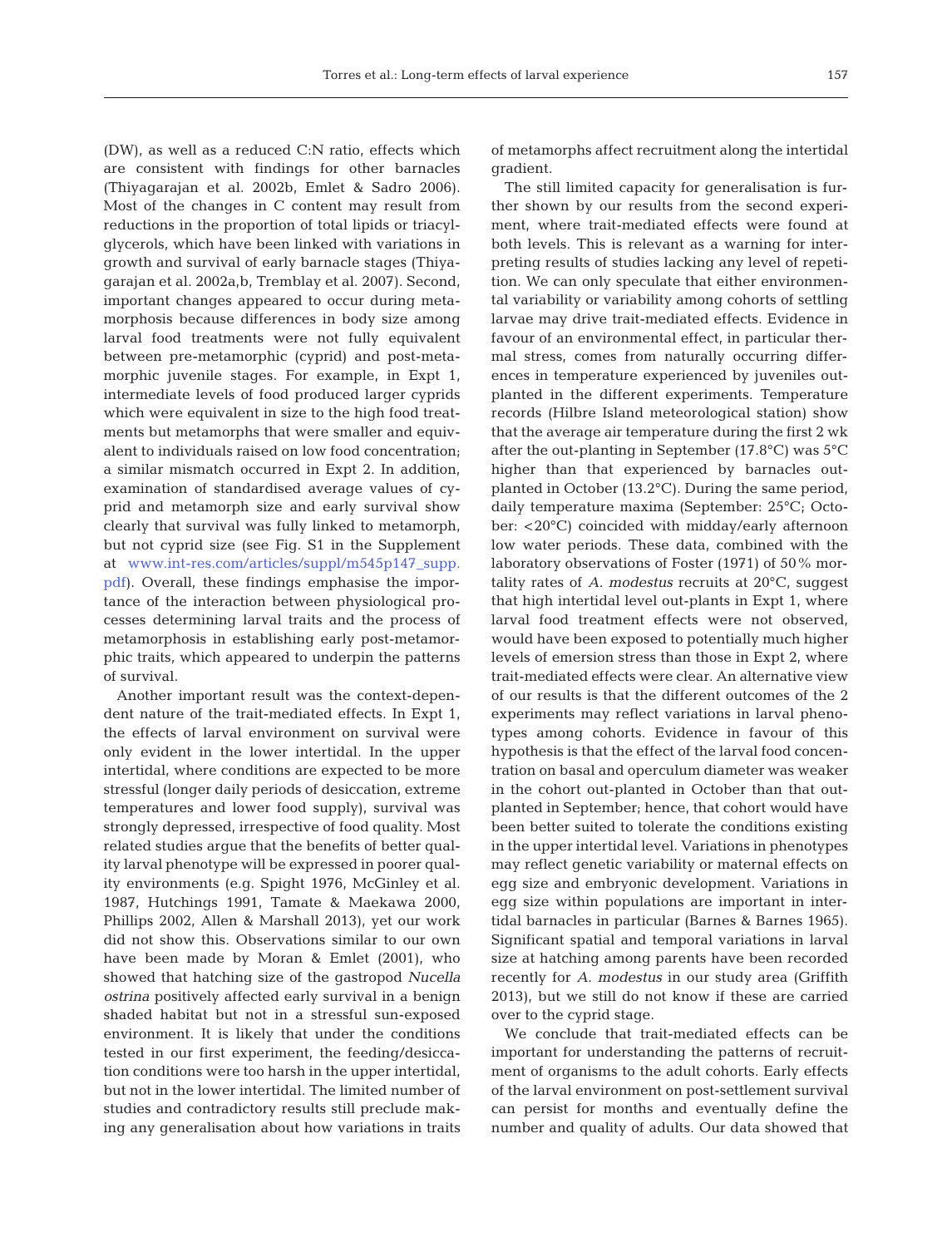this persistence was maintained through low levels of Specific trait responses are central to the understanding of the nature of trait-mediated effects across gradients of thermal and nutritional stress. The key trait responsible for the patterns of survival appears to be size at metamorphosis, which may affect the capacity to cope with food limitation or other stress during the first days of post-metamorphic life. This trait is shaped at the time of metamorphosis and did not fully correlate with larval traits, which were also affected by larval nutritional conditions. We also conclude that trait-mediated effects can be contextthe level of habitat harshness or the variability among cohorts in the phenotypic responses to environmental conditions.

*Acknowledgements*. Special thanks are due to Dr. Katherine Griffiths for her help in rearing the microalgae. We also thank Dr. Joachim Harms (Forschungszentrum Jülich, Rostock-Warnemünde, Germany) for advice on barnacle rearing at early stages of the experiment. This research was funded by a Natural Environment Research Council (NERC) grant NEH006702/1 (UK) to S.R.J., L.G., M.T.B. and G.T.

#### LITERATURE CITED

- ▶ [Aguila JR, Hoshizaki DK, Gibbs AG \(2013\) Contribution of](http://dx.doi.org/10.1242/jeb.078311) larval nutrition to adult reproduction in *Drosophila melanogaster.* J Exp Biol 216: 399−406
- ▶ Allen RM, Marshall DJ (2010) The larval legacy: cascading effects of recruit phenotype on post-recruitment inter actions. Oikos 119: 1977−1983
- ▶ [Allen RM, Marshall DJ \(2013\) Phenotypic links among life](http://dx.doi.org/10.1111/1365-2435.12117)history stages are complex and context-dependent in a marine invertebrate: interactions among offspring size, larval nutrition, and post-metamorphic density. Funct Ecol 27: 1358−1366
- [Allen RM, Buckley YM, Marshall DJ \(2008\) Offspring size](http://dx.doi.org/10.1086/524952) ➤ plasticity in response to intraspecific competition: an adaptive maternal effect across life-history stages. Am Nat 171:225-237
	- Anger K, Harms J (1990) Elemental (CHN) and proximate biochemical composition of decapod crustacean larvae. Comp Biochem Physiol B 97:69-80
- [Armsworth PR \(2002\) Recruitment limitation, population](http://dx.doi.org/10.1890/0012-9658(2002)083[1092%3ARLPRAL]2.0.CO%3B2) ➤ regulation, and larval connectivity in reef fish metapopulations. Ecology 83: 1092−1104
- ▶ [Auer SK, Arendt JD, Chandramouli R, Reznick DN \(2010\)](http://www.ncbi.nlm.nih.gov/entrez/query.fcgi?cmd=Retrieve&db=PubMed&list_uids=20545728&dopt=Abstract) Juvenile compensatory growth has negative consequen ces for reproduction in Trinidadian guppies (*Poecilia reticulata*). Ecol Lett 13: 998−1007
- ▶ [Barnes H, Barnes M \(1965\) Egg size, nauplius size, and their](http://dx.doi.org/10.2307/2656) variation with local, geographical and specific factors in some common cirripedes. J Anim Ecol 34: 391−402
- ▶ [Broitman BR, Blanchette CA, Menge BA, Lubchenco J and](http://dx.doi.org/10.1890/06-1805.1) others (2008) Spatial and temporal patterns of invertebrate recruitment along the West Coast of the United

States. Ecol Monogr 78:403-421

- late juvenile mortality occurring over the winter. Burgess SC, Marshall DJ (2011) Are numbers enough? Colonizer phenotype and abundance interact to affect population dynamics. J Anim Ecol 80:681-687
	- ► Caley MJ (1998) Age-specific mortality rates in reef fishes: evidence and implications. Aust J Ecol 23:241-245
	- ► [Caley MJ, Carr MH, Hixon MA, Hughes TP, Jones GP,](http://dx.doi.org/10.1146/annurev.ecolsys.27.1.477) Menge BA (1996) Recruitment and the local dynamics of open marine populations. Annu Rev Ecol Syst 27: 477−500
	- ► [Connell JH \(1985\) The consequences of variation in initial](http://dx.doi.org/10.1016/0022-0981(85)90146-7) settlement vs. post-settlement mortality in rocky intertidal communities. J Exp Mar Biol Ecol 93: 11−45
	- [Connolly J, Menge BA, Roughgarden J \(2001\) A latitudinal](http://dx.doi.org/10.1890/0012-9658(2001)082[1799%3AALGIRO]2.0.CO%3B2) ➤ gradient in recruitment of intertidal invertebrates in the northeast Pacific Ocean. Ecology 82: 1799−1813
- dependent but that such phenomena also depend on [Crisp DJ \(1958\) The spread of](http://dx.doi.org/10.1017/S0025315400023833) *Elminius modestus* Darwin in ➤ north-west Europe. J Mar Biol Assoc UK 37:483–520
	- ► [Crisp DJ, Davies PA \(1955\) Observations](http://dx.doi.org/10.1017/S0025315400027715) *in vivo* on the breeding of *Elminius modestus* grown on glass slides. J Mar Biol Assoc UK 34: 357−380
	- ► Emlet RB, Sadro SS (2006) Linking stages of life history: how larval quality translates into juvenile performance for an intertidal barnacle (*Balanus glandula*). Integr Comp Biol 46: 334−346
	- ► [Foster BA \(1971\) Desiccation as a factor in the intertidal](http://dx.doi.org/10.1007/BF00349341) zonation of barnacles. Mar Biol 8: 12−29
	- [Gaines S, Roughgarden J \(1985\) Larval settlement rate: a](http://dx.doi.org/10.1073/pnas.82.11.3707) ➤ leading determinant of structure in an ecological community of the marine intertidal zone. Proc Natl Acad Sci USA 82:3707-3711
	- ▶ [Gaines SD, Roughgarden J \(1987\) Fish in offshore kelp](http://dx.doi.org/10.1126/science.235.4787.479) forests affect recruitment to intertidal barnacle populations. Science 235: 479−481
	- ► Giménez L (2004) Marine community ecology: importance of trait-mediated effects propagating through complex life cycles. Mar Ecol Prog Ser 283:303-310
	- ► [Giménez L \(2010\) Relationships between habitat conditions,](http://dx.doi.org/10.1890/09-1028.1) larval traits and juvenile performance in a marine invertebrate. Ecology 91: 1401−1413
	- ► [Giménez L, Jenkins SR \(2013\) Combining traits and density](http://dx.doi.org/10.1371/journal.pone.0057849) to model recruitment of sessile organisms. PLoS ONE 8: e57849
	- ► [Giménez L, Anger K, Torres G \(2004\) Linking life history](http://dx.doi.org/10.1111/j.0030-1299.2004.12957.x) traits in successive phases of a complex life cycle: effects of larval biomass on early juvenile development in an estuarine crab *Chasmagnathus granulata.* Oikos 104: 570−580
	- ▶ [Gosselin LA, Jones LA \(2010\) Effects of solar radiation on](http://dx.doi.org/10.3354/meps08567) barnacle settlement, early post-settlement mortality and community development in the intertidal zone. Mar Ecol Prog Ser 407:149-158
	- ► [Gosselin LA, Qian PY \(1997\) Juvenile mortality in benthic](http://dx.doi.org/10.3354/meps146265) marine invertebrates. Mar Ecol Prog Ser 146:265-282
		- Griffith K (2013) Climate-driven changes in the recruitment success of marine invertebrates: the role of food supply and temperature. PhD dissertation, School of Ocean Sciences, Bangor University
	- ► [Grosberg RK, Levitan DR \(1992\) For adults only? Supply](http://dx.doi.org/10.1016/0169-5347(92)90148-5)side ecology and the history of larval biology. Trends Ecol Evol 7: 130−133
	- ▶ [Harms J \(1986\) Effects of temperature and salinity on larval](http://dx.doi.org/10.1007/BF01983818) development of *Elminius modestus* (Crustacea, Cirripedia) from Helgoland (North Sea) and New Zealand. Helgol Meersunters 40:355-376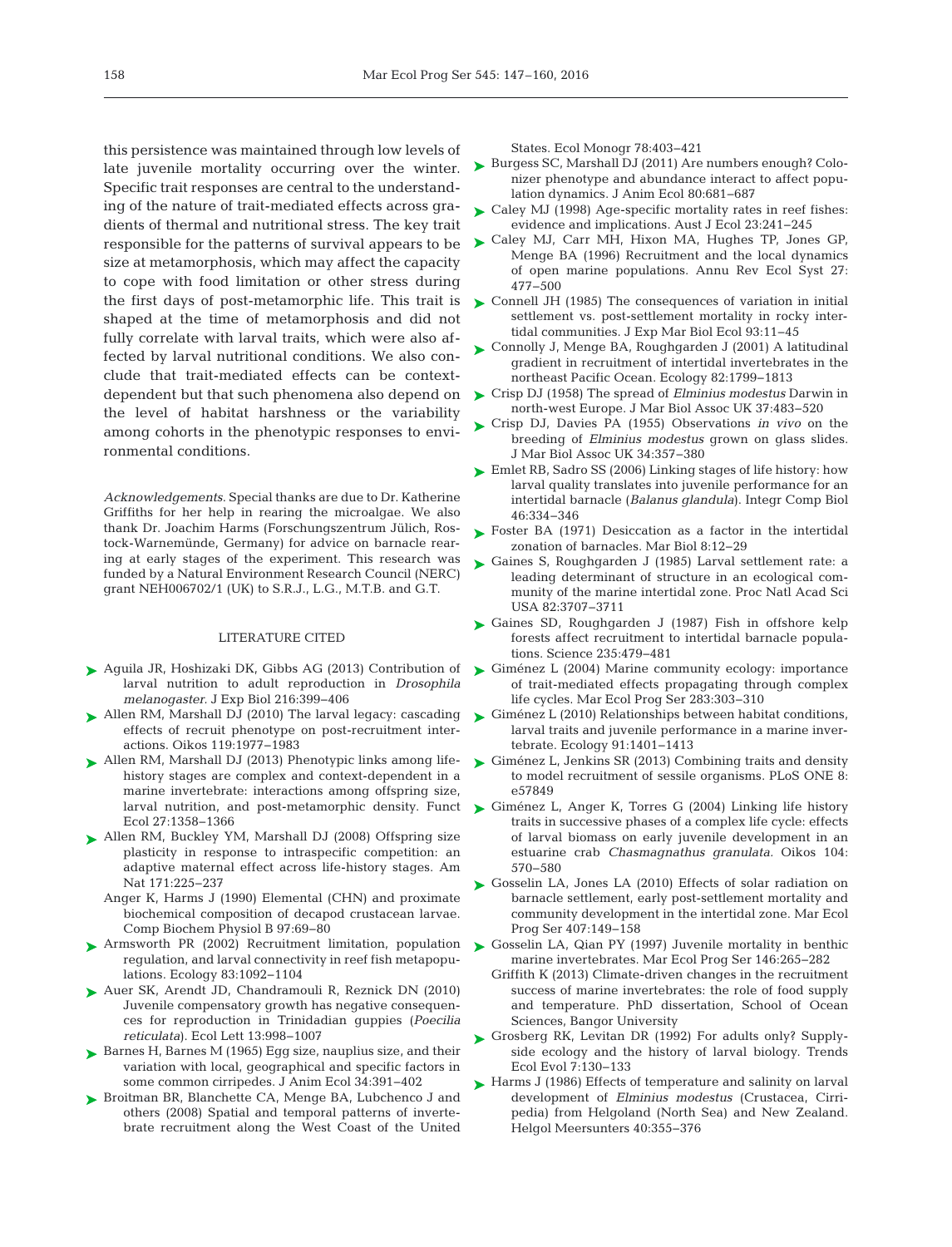- ► [Harms J \(1987\) Energy budget for the larval development](http://dx.doi.org/10.1007/BF02365099) of *Elminius modestus* (Crustacea: Cirripedia). Helgol Meersunters 41:45-67
- ► [Harms J \(1998\) The neozoan](http://dx.doi.org/10.1007/BF02908907) *Elminius modestus* Darwin (Crustacea, Cirripedia): possible explanations for its successful invasion in European water. Helgol Meersunters 52: 337−345
- ► [Hentschel BT, Emlet RB \(2000\) Metamorphosis of barnacle](http://dx.doi.org/10.1890/0012-9658(2000)081[3495%3AMOBNEO]2.0.CO%3B2) nauplii: effects of food variability and a comparison with amphibian models. Ecology 81: 3495−3508
- ► [Hunt HL, Scheibling RE \(1997\) Role of early post-settlement](http://dx.doi.org/10.3354/meps155269) ► [Moran AL, Emlet RB \(2001\) Offspring size and hatchling](http://dx.doi.org/10.1890/0012-9658(2001)082[1597%3AOSAPIV]2.0.CO%3B2) mortality in recruitment of benthic marine invertebrates. Mar Ecol Prog Ser 155:269-301
- ▶ [Hutchings JA \(1991\) Fitness consequences of variation in](http://dx.doi.org/10.2307/2409723) egg size and food abundance in brook trout *Salvelinus fontinalis.* Evolution 45: 1162−1168
- ► [Jarrett JN \(2003\) Seasonal variation in larval condition and](http://dx.doi.org/10.1890/0012-9658(2003)084[0384%3ASVILCA]2.0.CO%3B2) postsettlement performance of the barnacle *Semibalanus balanoides.* Ecology 84:384-390
- [Jarrett JN, Pechenik J \(1997\) Temporal variation in cyprid](http://dx.doi.org/10.1890/0012-9658(1997)078[1262%3ATVICQA]2.0.CO%3B2) ➤ quality and juvenile growth capacity for the barnacle *Semibalanus balanoides.* Ecology 78: 1262−1265
- [Jenkins SR \(2005\) Larval habitat selection not larval supply](http://dx.doi.org/10.1111/j.1365-2656.2005.00985.x) ➤ determines settlement patterns and adult distribution in two chthamalid barnacles. J Anim Ecol 74: 893−904
- ▶ Jenkins SR, Aberg P, Cervin G, Coleman RA and others (2000) Spatial and temporal variation in the settlement and recruitment of the intertidal barnacle *Semibalanus balanoides* (L.) (Crustacea: Cirripedia) over a European scale. J Exp Mar Biol Ecol 243: 209−225
- [Jenkins SR, Murua J, Burrows MT \(2008\) Temporal changes](http://dx.doi.org/10.1111/j.1365-2656.2008.01366.x) ➤ in the strength of density-dependent mortality and growth in intertidal barnacles. J Anim Ecol 77:573-584
- ▶ Kaplan RH (1992) Greater maternal investment can decrease offspring survival in the frog *Bombina orientalis.* Ecology 73: 280−288
- ► [Kaplan RH, Phillips PC \(2006\) Ecological and developmental](http://dx.doi.org/10.1111/j.0014-3820.2006.tb01089.x) context of natural selection: maternal effects and thermally induced plasticity in the frog *Bombina orientalis.* Evolution 60: 142−156
	- Kerby J, Wilmers CC, Post E (2012) Climate change, phenology and the nature of consumer-resource interactions: advancing the match-mismatch hypothesis. In: Ohgushi T, Schmitz OJ, Holt RD (eds) Trait-mediated indirect interactions: ecological and evolutionary perspectives. Cambridge University Press, New York, NY, p 508−525
- ▶ [Lindholm AK, Hunt J, Brooks R \(2006\) Where do all the](http://dx.doi.org/10.1098/rsbl.2006.0546) maternal effects go? Variation in offspring body size through ontogeny in the live-bearing fish *Poecilia parae.* Biol Lett 2: 586−589
- [Lucas MI, Walker G, Holland DL, Crisp DJ \(1979\) An energy](http://dx.doi.org/10.1007/BF00396822) ➤ budget for the free-swimming and metamorphosing larvae of *Balanus balanoides* (Crustacea: Cirripedia). Mar Biol 55: 221−229
- [Marshall DJ, Morgan SG \(2011\) Ecological and evolutionary](http://dx.doi.org/10.1016/j.cub.2011.08.022) ➤ consequences of linked life-history stages in the sea. Curr Biol 21: R718−R725
- ► [McCormick M, Hoey A \(2004\) Larval growth history deter](http://dx.doi.org/10.1111/j.0030-1299.2004.13131.x)mines juvenile growth and survival in a tropical marine fish. Oikos 106: 225−242
- ▶ [McGinley MA, Temme DH, Geber MA \(1987\) Parental in](http://dx.doi.org/10.1086/284716)vestment in offspring in variable environments: theoretical and empirical considerations. Am Nat 130:370-398
- ► [Menge BA \(2000\) Top-down and bottom-up community reg](http://dx.doi.org/10.1016/S0022-0981(00)00200-8)ulation in marine rocky intertidal habitats. J Exp Mar

Biol Ecol 250: 257−289

- [Miner BG, Sultan SE, Morgan SG, Padilla DK, Relyea RA](http://dx.doi.org/10.1016/j.tree.2005.08.002) ➤ (2005) Ecological consequences of phenotypic plasticity. Trends Ecol Evol 20:685-692
- [Miron G, Boudreau B, Bourget E \(1999\) Intertidal barnacle](http://dx.doi.org/10.3354/meps189205) ➤ distribution: a case study using multiple working hypotheses. Mar Ecol Prog Ser 189:205-219
- ► [Moran AL \(1999\) Size and performance of juvenile marine](http://dx.doi.org/10.1093/icb/39.2.304) invertebrates: potential contrasts between intertidal and subtidal benthic habitats. Am Zool 39:304-312
- performance of an intertidal gastropod under variable field conditions. Ecology 82: 1597−1612
- [Navarrete SA, Broitman B, Wieters EA, Finke GR, Venegas](http://dx.doi.org/10.4319/lo.2002.47.3.0791) ➤ RM, Sotomayor A (2002) Recruitment of barnacles and mussels in the southeast Pacific during and after the 1997−1998 El Niño. Limnol Oceanogr 47: 791−802
	- Ohgushi T, Schmitz O, Holt RD (eds) (2012) Trait-mediated indirect interactions: ecological and evolutionary perspectives. Cambridge University Press, New York, NY
	- Pechenik JA (2006) Larval experience and latent effects metamorphosis is not a new beginning. Integr Comp Biol 46: 323−333
- ▶ [Pechenik JA, Rittschof D, Schmidt AR \(1993\) Influence of](http://dx.doi.org/10.1007/BF00346346) delayed metamorphosis on survival and growth of juvenile barnacles *Balanus amphitrite.* Mar Biol 115: 287−294
- ► [Pechenik JA, Wendt DE, Jarrett JN \(1998\) Metamorphosis is](http://dx.doi.org/10.2307/1313294) not a new beginning. Bioscience 48: 901−910
- ▶ Phillips NE (2002) Effects of nutrition-mediated larval condition on juvenile performance in a marine mussel. Ecology 83: 2562−2574
	- Pinheiro J, Bates D, DebRoy S, Sarkar D, R Core Team (2015) nlme:Linear and nonlinear mixed effects models. R package version 3.1-122, http://CRAN.R-project.org/ package=nlme
- ▶ [Prout T, McChesney F \(1985\) Competition among imma](http://dx.doi.org/10.1086/284436)tures affects their adult fertility: population dynamics. Am Nat 126:521-558
- ▶ [Rainbow PS, Walker G \(1977\) The functional morphology of](http://dx.doi.org/10.1016/0022-0981(77)90116-2) the alimentary tract of barnacles (Cirripedia: Thoracica). J Exp Mar Biol Ecol 28: 183−206
- ▶ [Roughgarden J, Gaines S, Possingham H \(1988\) Recruit](http://dx.doi.org/10.1126/science.11538249)ment dynamics in complex life cycles. Science 241: 1460−1466
- ▶ [Schmitz OJ, Adler FR, Agrawal AA \(2003\) Linking individ](http://dx.doi.org/10.1890/1051-0761(2003)084[1081%3ALITPTC]2.0.CO%3B2)ual-scale trait plasticity to community dynamics. Ecology 84: 1081−1082
- ► [Shima JS, Swearer SE \(2009\) Larval quality is shaped by](http://dx.doi.org/10.1890/08-0029.1) matrix effects: implications for connectivity in a marine metapopulation. Ecology 90: 1255−1267
- ► [Spight TM \(1976\) Ecology of hatching size for marine snails.](http://dx.doi.org/10.1007/BF00381135) Oecologia 24: 283−294
- ► [Svensson CJ, Jenkins SR, Hawkins SJ, Myers AA and others](http://dx.doi.org/10.3354/meps275185) (2004) Models of open populations with space-limited recruitment in stochastic environments: relative importance of recruitment and survival in populations of *Semibalanus balanoides.* Mar Ecol Prog Ser 275: 185−197
- ▶ [Tamate T, Maekawa K \(2000\) Interpopulation variation in](http://dx.doi.org/10.1034/j.1600-0706.2000.900201.x) reproductive traits of female masu salmon, *Oncorhynchus masou.* Oikos 90: 209−218
- [Thiyagarajan V, Harder T, Qian PY \(2002a\) Effect of the](http://dx.doi.org/10.1016/S0022-0981(02)00182-X) ➤ physiological condition of cyprids and laboratorymimicked conditions on the metamorphic success of *Balanus amphitrite* Darwin (Cirripedia:Thoracica). J Exp Mar Biol Ecol 274:65-74